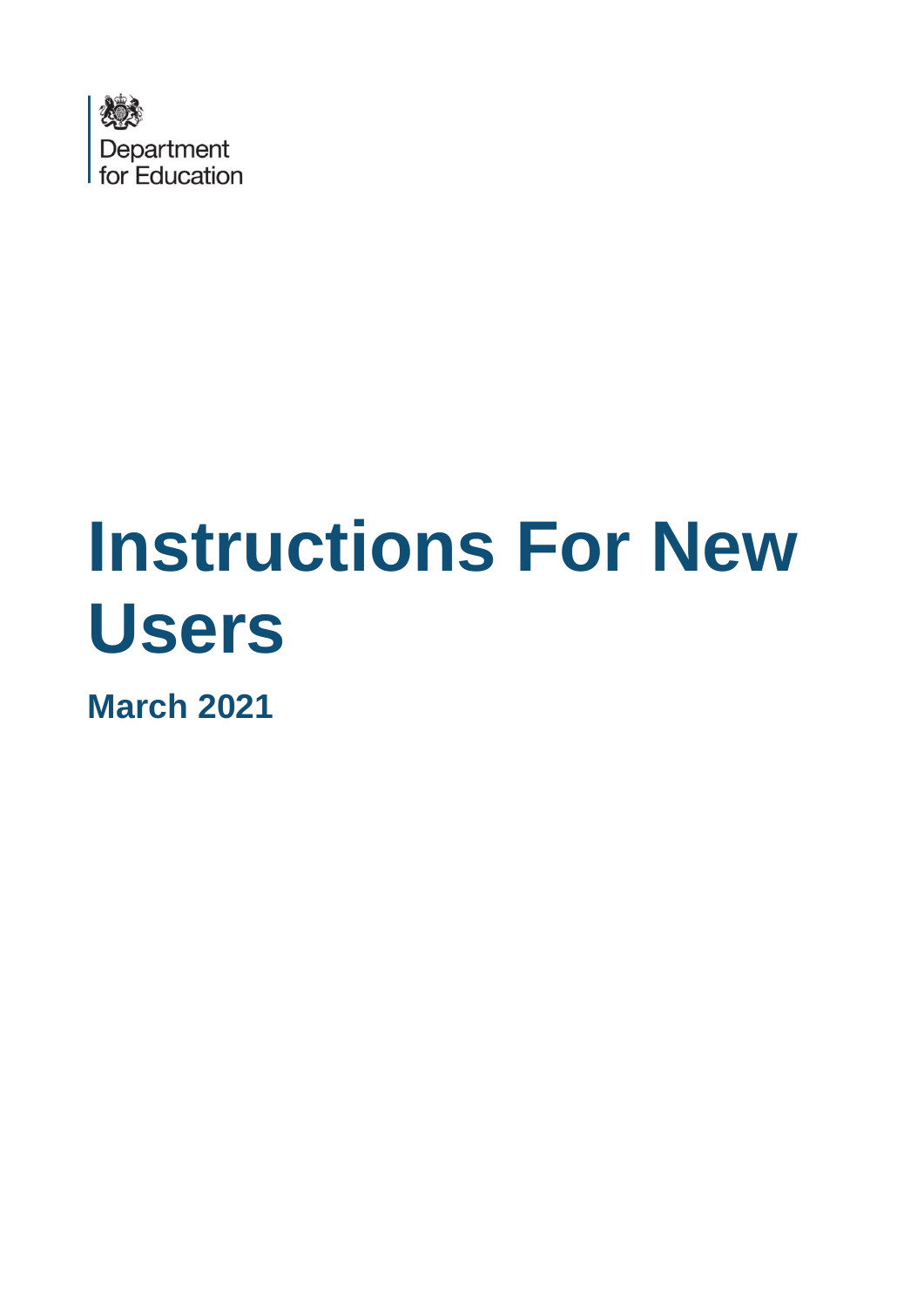## **New Headteacher Account**

If you do not have a Headteacher account you must contact the helpline by using the **'Contact Us'** link on the login page of the Tables Checking website and provide the following information:

- your full name
- your school DfE number
- confirmation you are the Headteacher
- your Headteacher email address for the school you wish to access. It is not possible for you to use an email address for another school, a school admin or info email address or your own private email address

In order for us to create you a Headteacher account your name must match the information on **Get Information about Schools** (GIAS) and on your own school website.

If the information is incorrect on these websites you will need to change them before applying for a login account. The information should be changed even if you are the acting Headteacher.

Once a new account is created a unique personal username and a temporary password are separately emailed to you as the headteacher.

Once you have logged into the website with your username and **temporary password** you will be required to create a **new password** of your own choice.

• Please note your new password must contain at least 10 characters, including an upper case and a lower case letter, a number and a special character (for example  $\#/?$ ).

### **New Staff Accounts**

If you are a staff member wishing to gain access to the appropriate tables checking website for your key stage you will need to contact your headteacher to create you a new account. **User or Administrator accounts cannot be created by the Schools Helpline.**

### **Manage User Facility**

It is important for the headteacher to log in to the checking exercise website to check the current usernames and accounts held for the school.